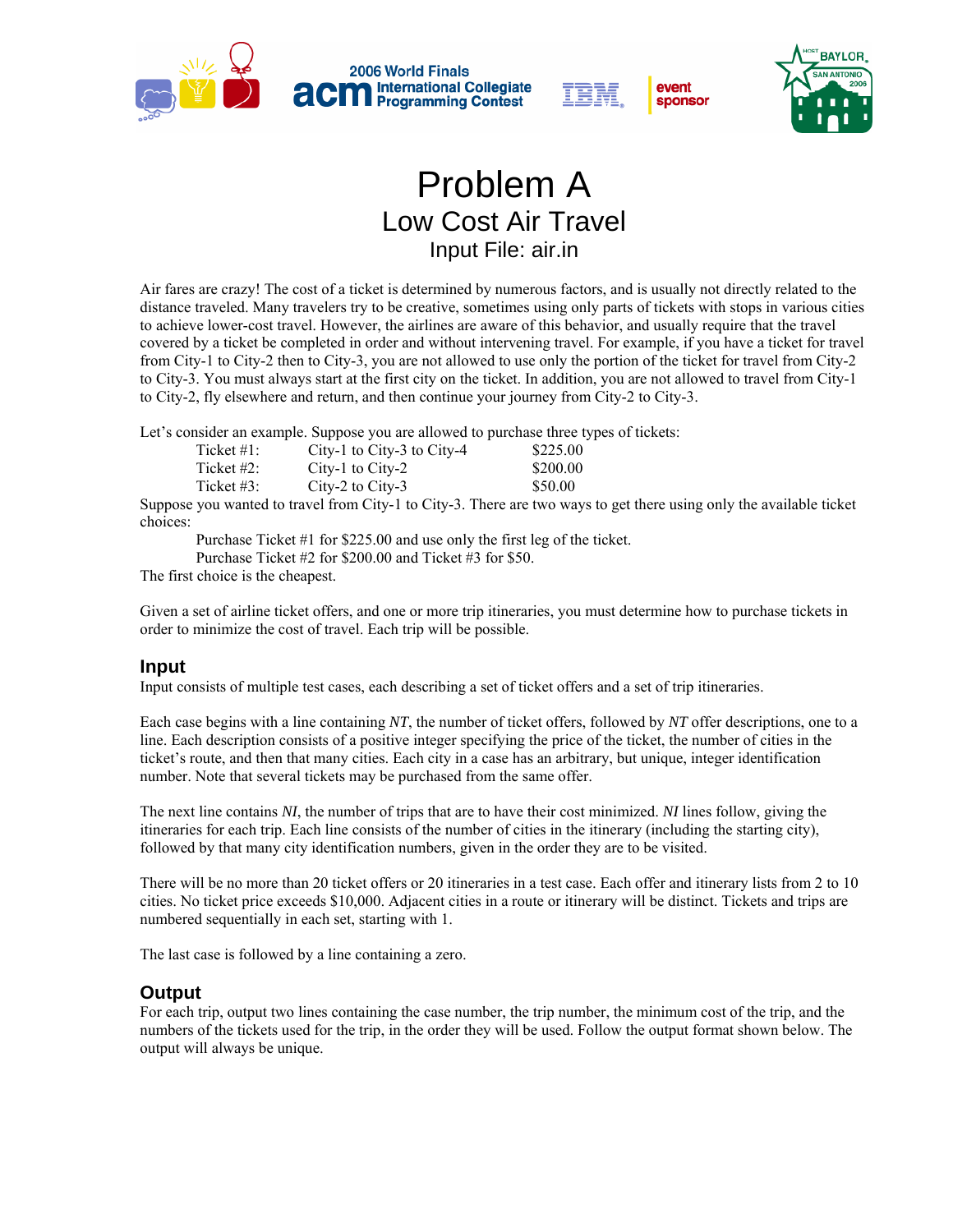| <b>Sample Input</b> | <b>Output for the Sample Input</b> |
|---------------------|------------------------------------|
| $\mathbf{3}$        | Case 1, Trip 1: $Cost = 225$       |
| 225 3 1 3 4         | Tickets used: 1                    |
| 200 2 1 2           | Case 2, Trip 1: $Cost = 100$       |
| $50 \t2 \t2 \t3$    | Tickets used: 2                    |
|                     | Case 2, Trip 2: $Cost = 300$       |
| $2\quad1\quad3$     | Tickets used: 3 1                  |
| 3                   |                                    |
| 100 2 2 4           |                                    |
| 100 3 1 4 3         |                                    |
| 200 3 1 2 3         |                                    |
| 2                   |                                    |
| 3 1 4 3             |                                    |
| 3 1 2 4             |                                    |
| 0                   |                                    |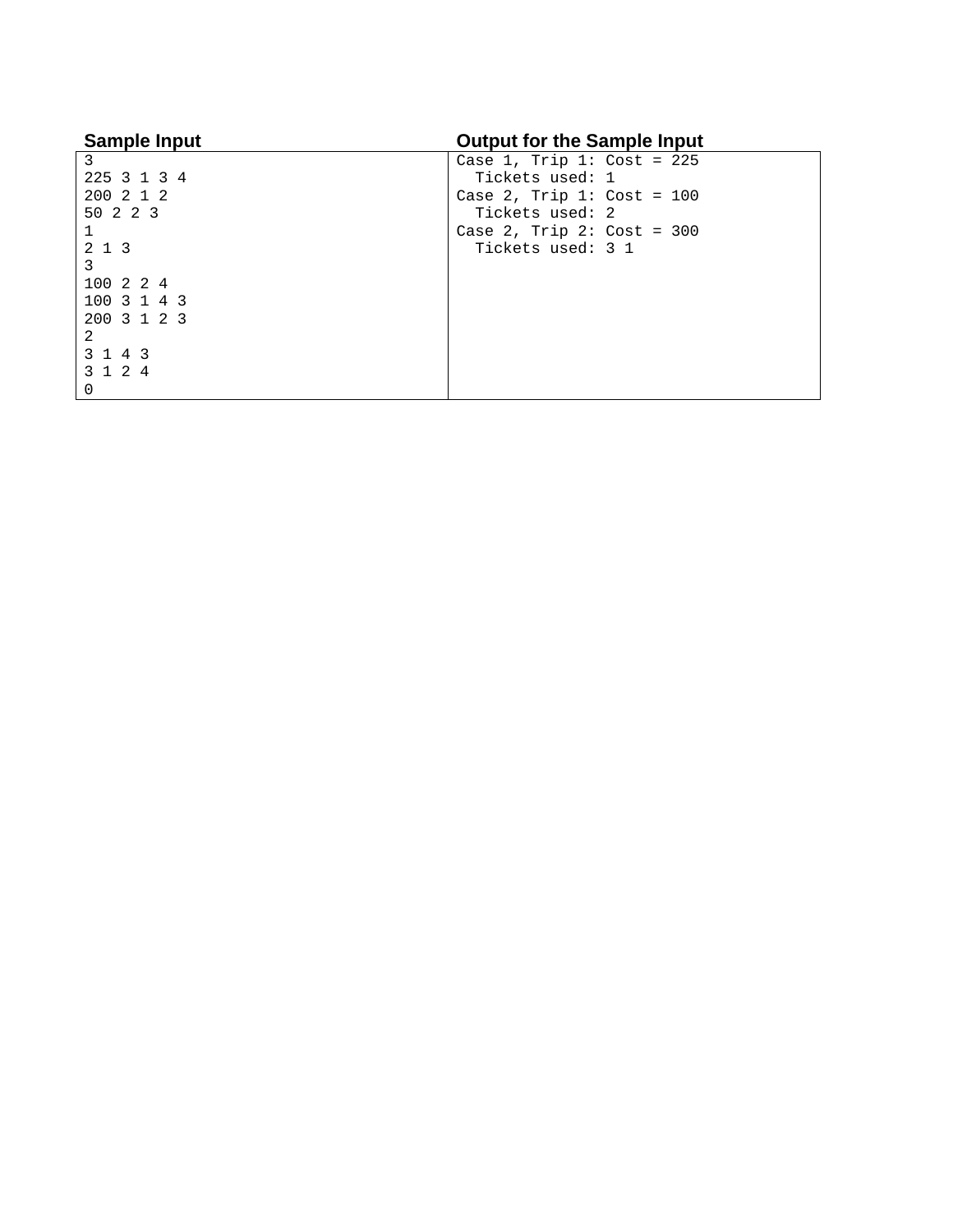

# Problem B Remember the A La Mode! Input File: alamode.in

Hugh Samston owns the "You Want It, Hugh Got It" catering service, which has been asked to supply desserts for the participants in this year's ICPC World Finals. Hugh will provide pie slices topped with ice cream at the various social functions scheduled throughout the week. As with any other dedicated entrepreneur, Hugh would like to offer the best service possible, so he has ordered a wide variety of pies and ice creams to satisfy even the most eclectic tastes.

Hugh plans to serve each pie slice with a single scoop of ice cream, leaving the exact combination up to the whim of the customer. But of course, as with any other dedicated entrepreneur, Hugh would also like to make as much profit as possible from this enterprise. He knows ahead of time how much profit he can make on each combination of pie slice and ice cream scoop, as well as which combinations of pie and ice cream should never be put together (example: Peppermint Banana Chunk ice cream on Key Lime pie).

Given this information, along with the number of slices and scoops he has of each variety of pie and ice cream, Hugh figures he can determine both the minimum and maximum profits he can expect. Since he hopes to be the caterer at subsequent World Finals, he would like a general program to solve this and future problems.

### **Input**

Input will consist of multiple problem instances. Each problem instance will start with a line containing two integers  $P (P \le 50)$  and  $I (I \le 50)$ , indicating the number of types of pie and ice cream, respectively. The next line will contain *P* integers indicating the number of slices available for each of the pie types. The line after that will contain *I* integers indicating the number of scoops available for each of the ice cream types. The total number of pie slices will always equal the total number of ice cream scoops available, and it is assumed that all pie slices and ice cream scoops will be used.

Each problem instance will end with *P* lines each containing *I* floating point numbers indicating the profit for each pie/ice cream combination: the first value indicates the profit if a slice of pie type 0 is topped with a scoop of ice cream type 0; the next value indicates the profit if a slice of pie type 0 is topped with a scoop of ice cream type 1, and so on. A profit value of -1 indicates that no combinations of that pie type and ice cream type should ever be sold. All other integers (number of slices for each type of pie and number of scoops for each type of ice cream) will be less than or equal to 100 and the profit on each one of the pie/ice cream combinations (other than -1) will be larger than 0 and less than or equal to 10, with at most two digits after the decimal point.

The last problem instance is followed by a line containing two zeroes.

### **Output**

For each problem instance, output the problem number (starting at 1) followed by the minimum and maximum profits, using the format shown in the sample output. Display all numbers with two fractional digits. All problem instances are guaranteed to have at least one solution using all of the pie slices and ice cream scoops.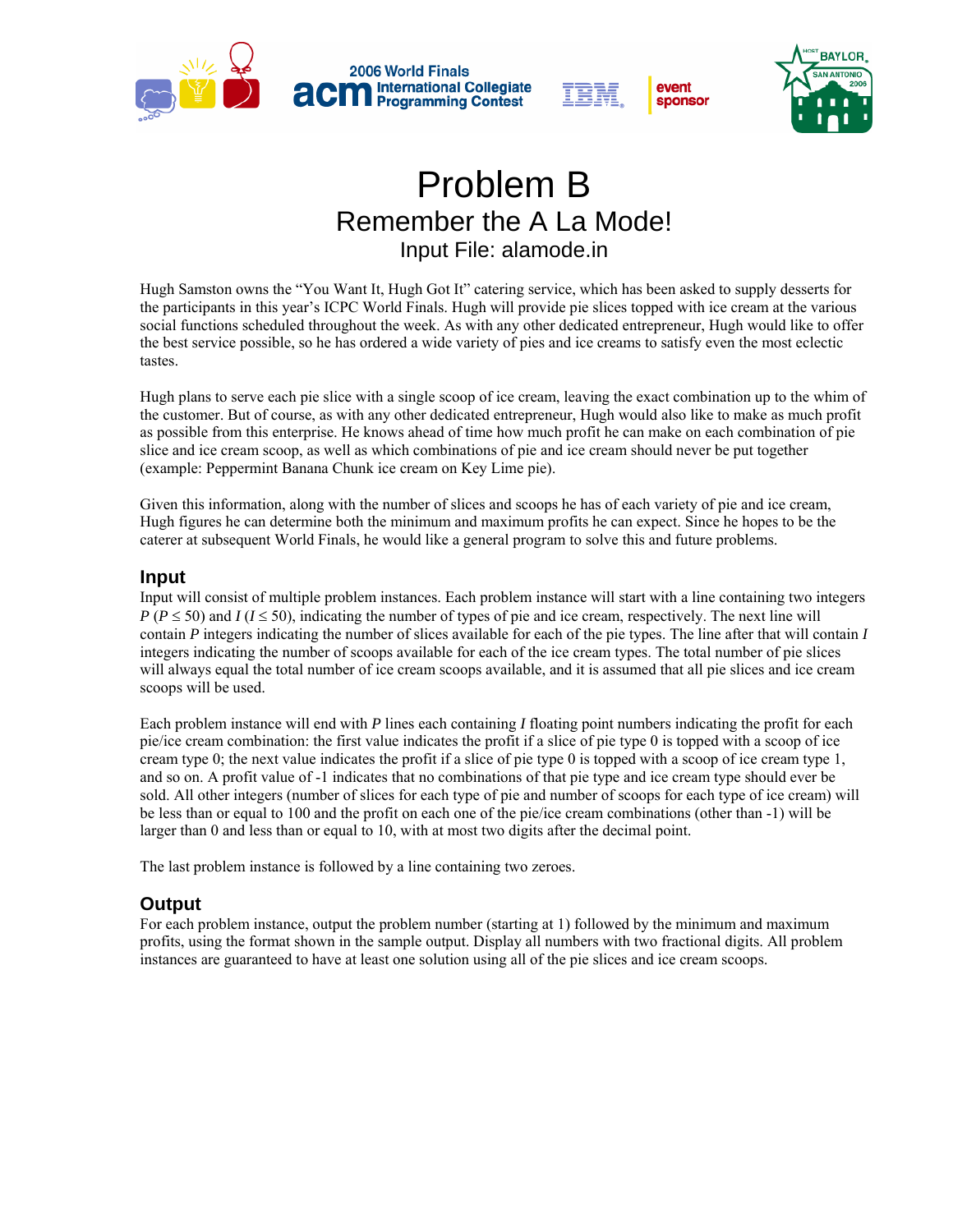| <b>Sample Input</b>   | <b>Output for the Sample Input</b> |
|-----------------------|------------------------------------|
| 2 <sub>3</sub>        | Problem 1: 91.70 to 105.87         |
| 40 50                 | Problem 2: 40.40 to 40.40          |
| 27 30 33              |                                    |
| 1.11 1.27 0.70        |                                    |
| $-1$ 2 0.34           |                                    |
| 4 4                   |                                    |
| 10 10 10<br>1 N       |                                    |
| 10 10 10 10           |                                    |
| $1.01 - 1 - 1 - 1$    |                                    |
| $-1$ 1.01 $-1$ $-1$   |                                    |
| $-1$ $-1$ $1.01$ $-1$ |                                    |
| $-1$ $-1$ $-1$ $1.01$ |                                    |
| $0\quad 0$            |                                    |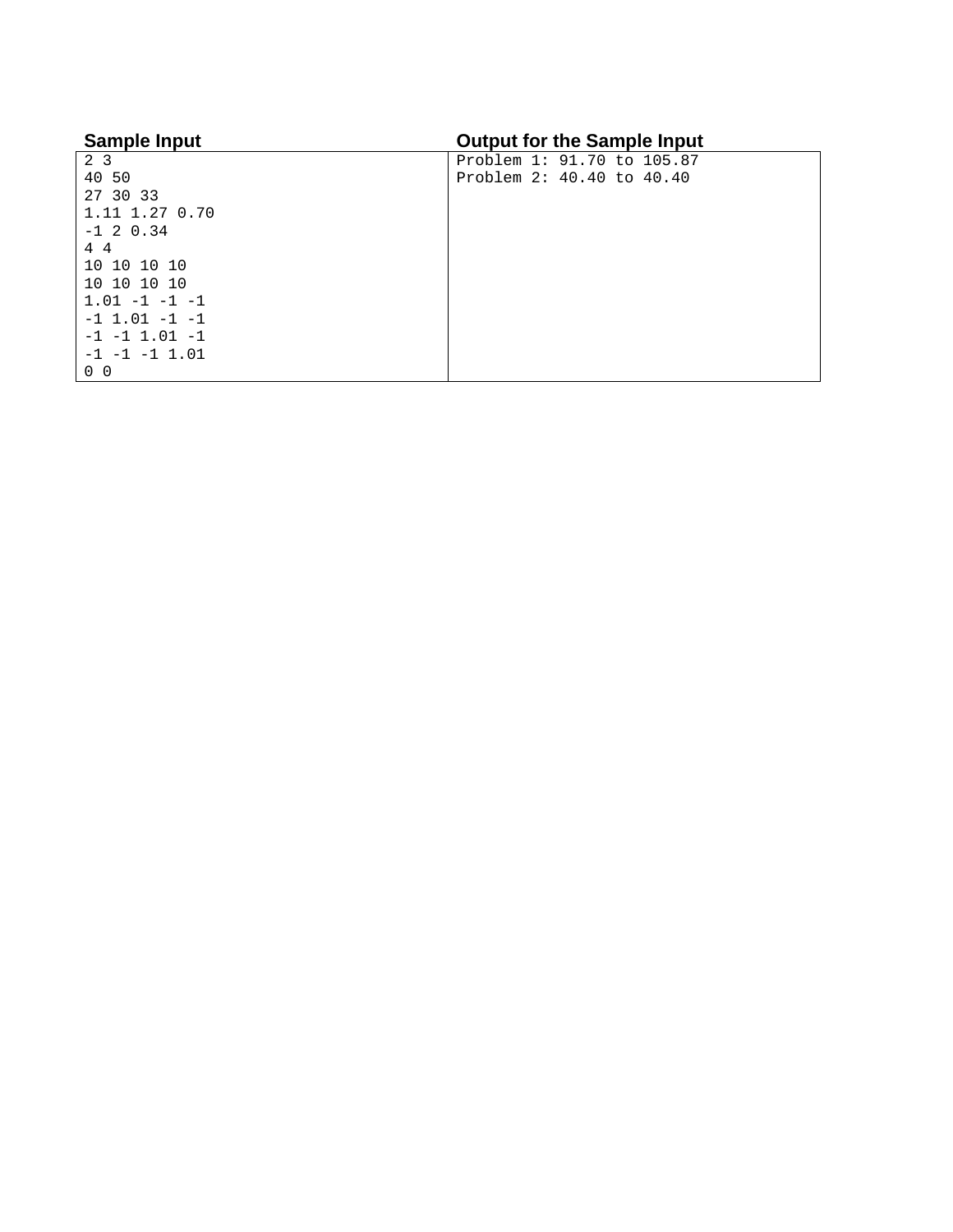





# Problem C Ars Longa Input File: ars.in

You have been struck with inspiration, and are designing a beautiful new art sculpture for the foyer of your local museum. For highly important artistic reasons, you are designing it using very specific materials. However, you are not sure if physics is on your side. Will your sculpture actually stand up?

The sculpture will be composed of various ball joints weighing 1 kilogram each, and various rods (of negligible weight) connecting the joints. Rods cannot be stretched or compressed, and they can never detach from a joint. However, they are free to rotate around the joints in any direction. The joints that lie on the ground are glued in place; all others are free to move. For simplicity, you may ignore the effects of intersections of rods; each rod exerts force only on the 2 joints connected to it. Also, any joint that is in the air will have at least one rod coming out that is not parallel to the ground. This prevents the degenerate case where a ball is supported only horizontally by a rigid structure. In real life, it would sag just a little.

Write a program to determine whether your structure is static (that is, will not immediately move from the effects of gravity). Note that each rod can transmit an arbitrarily large tensional force along its length, and that "being static" means that the tensional forces at each joint balance the weight of the joint.

If the structure is static, you must also determine whether it is stable (that is, will not move if perturbed slightly by pulling its joints).

### **Input**

The input contains several sculpture descriptions. Every description begins with a line containing integers *J* and *R*, the number of joints and rods in the structure, respectively. Joints are numbered from 1 to *J*. The description continues with *J* lines, one per joint, each containing 3 floating point numbers giving the *x*, *y*, *z* coordinates of that joint. Following are *R* lines, one per rod, with 2 distinct integers indicating the joints connected by that rod.

Each rod is exactly the right length to connect its joints. The *z* coordinates will always be non-negative; a *z* coordinate of 0 indicates that the joint is on the ground and fixed in place. There are at most 100 joints and 100 rods.

The last description is followed by a line containing two zeroes.

# **Output**

For each sculpture description, output NON-STATIC, UNSTABLE, or STABLE, as shown in the sample output.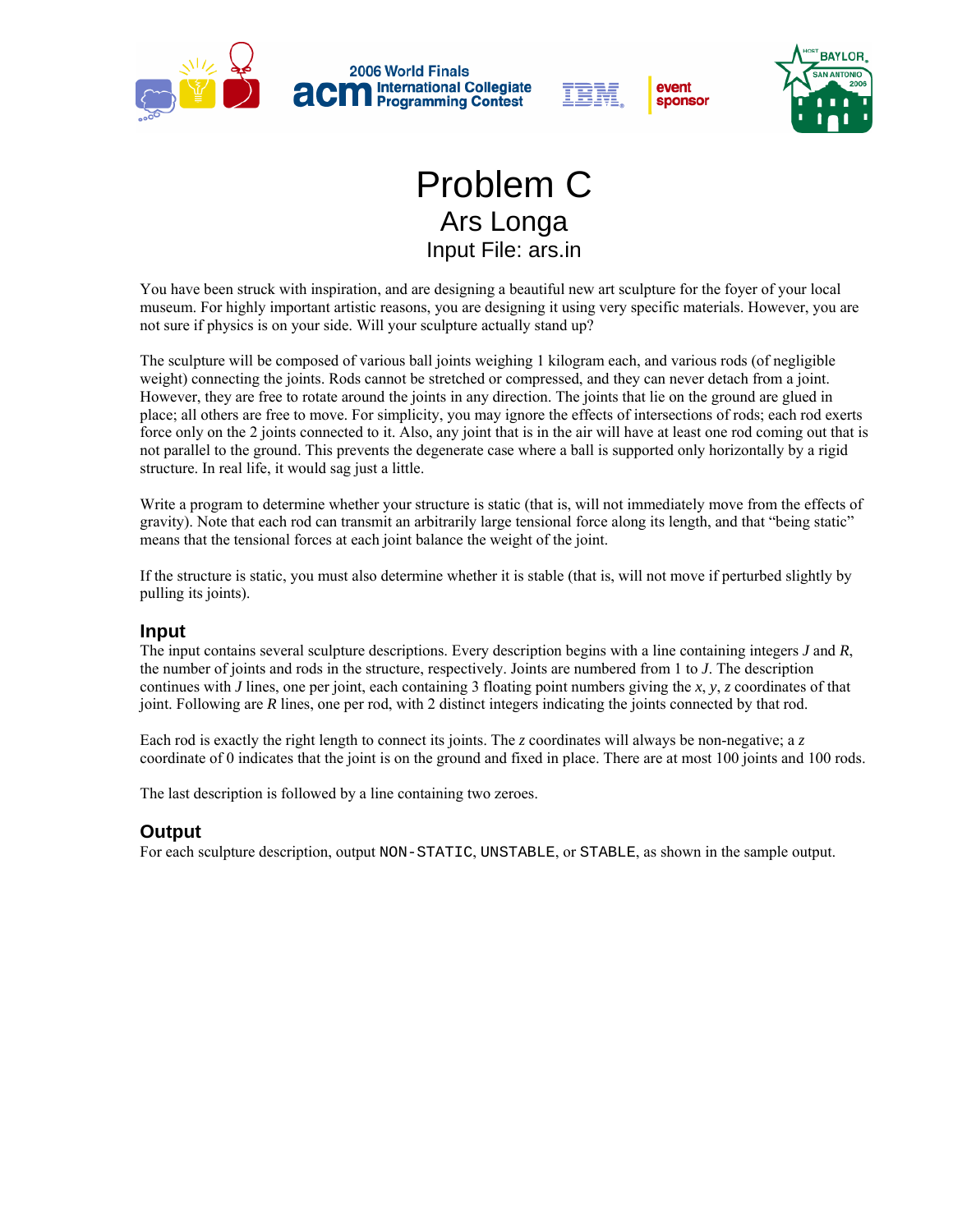| <b>Sample Input</b>      | <b>Output for the Sample Input</b> |
|--------------------------|------------------------------------|
| 4 <sup>3</sup>           | Sculpture 1: NON-STATIC            |
| $0$ 0 0                  | Sculpture 2: UNSTABLE              |
| $-1.0 - 0.5 1.0$         | Sculpture 3: STABLE                |
| $1.0 - 0.5 1.0$          |                                    |
| 01.01.0                  |                                    |
| $1\quad 2$               |                                    |
| 1 <sub>3</sub>           |                                    |
| 14                       |                                    |
| 4 6                      |                                    |
| $0$ 0 0                  |                                    |
| $-1.0 -0.5 1.0$          |                                    |
| $1.0 - 0.5 1.0$          |                                    |
| 0 1.0 1.0                |                                    |
| $1\quad 2$               |                                    |
| 1 <sub>3</sub>           |                                    |
| $1\quad 4$               |                                    |
| 2 <sub>3</sub>           |                                    |
| 24                       |                                    |
| 34                       |                                    |
| 79                       |                                    |
| $0\quad 0\quad 0$        |                                    |
| $-1.0 - 0.5 1.0$         |                                    |
| $1.0 - 0.5 1.0$          |                                    |
| 0 1.0 1.0                |                                    |
| $-1.0 -0.5 0$            |                                    |
| 1.0 0.5 0                |                                    |
| 01.00                    |                                    |
| $1\quad 2$               |                                    |
| $1 \quad 3$              |                                    |
| $1\ \ 4$                 |                                    |
| 2 <sub>3</sub>           |                                    |
| $2\quad 4$<br>$3\quad 4$ |                                    |
| 2 <sub>5</sub>           |                                    |
| 36                       |                                    |
| 4 7                      |                                    |
| $0\quad 0$               |                                    |
|                          |                                    |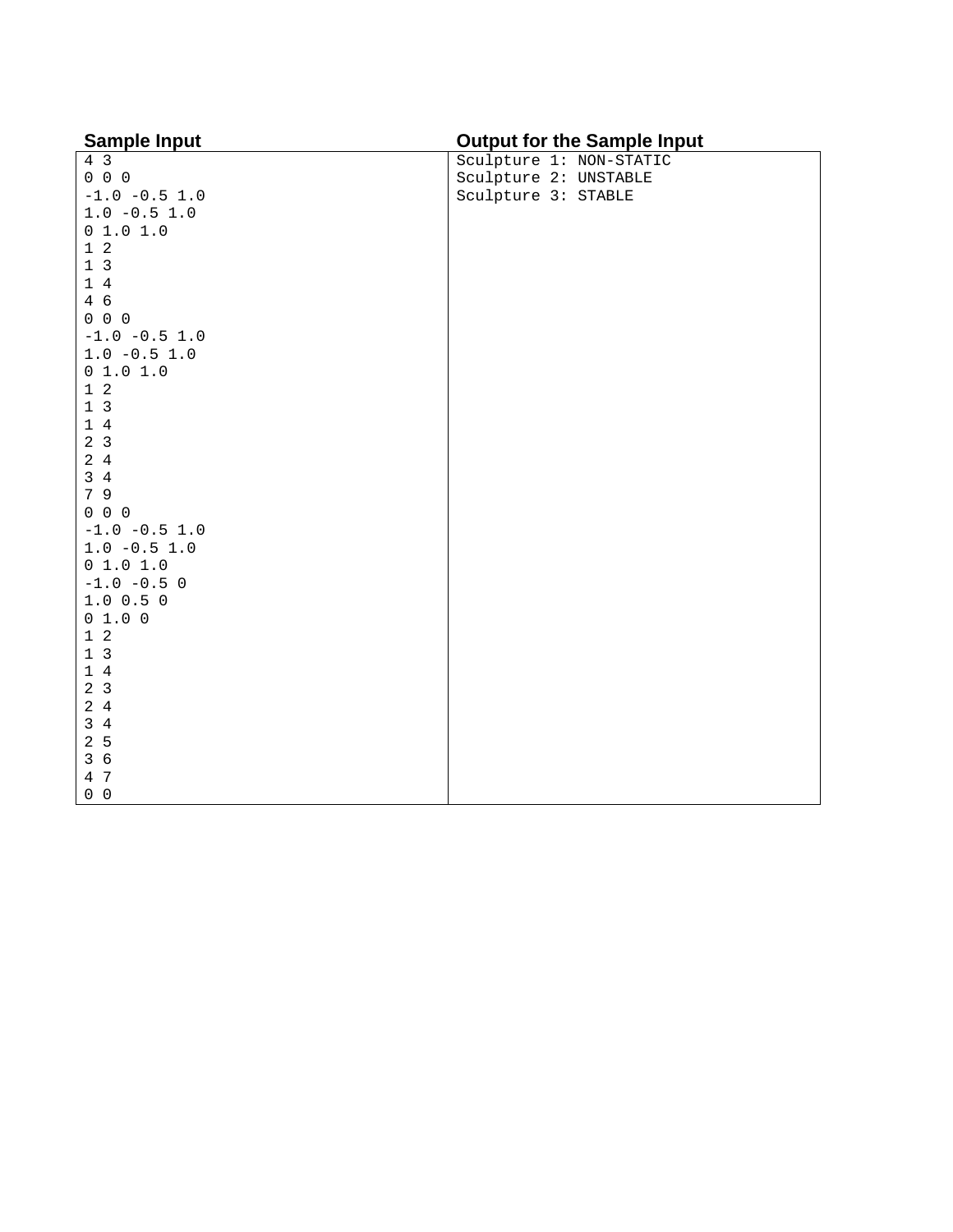



# Problem D Bipartite Numbers Input File: bipartite.in

The executive officers of the company where you work want to send each other encrypted messages. Rather than use off-the-shelf encryption software such as PGP, they have tasked the IT staff with handling the encryption problem. The IT staff decided on a solution that requires "public" and "private" integer keys. The idea is that everyone can see your public key, but only you know your private key.

Your best friend in the company is a wonderful person but a not-so-wonderful programmer. He has created a publicprivate key scheme as follows. A public key can be any positive integer. The corresponding private key is the smallest bipartite number that is greater than and a multiple of the public key.

A bipartite number is any positive integer that contains exactly 2 distinct decimal digits *s* and *t* such that *s* is not 0 and all occurrences of *s* precede all occurrences of *t*. For example 44444411 is bipartite (*s* is 4 and *t* is 1), So are 41, 10000000, and 5555556. However, neither 4444114 nor 44444 are bipartite.

Notice that the large bipartite number 88888888888800000 can be nicely described as 12 8's followed by 5 0's. You can express any bipartite number using four numbers: *m s n t*. The numbers *s* and *t* are the leading and trailing digits as described above, *m* is the number of times the digit *s* appears in the bipartite number, and *n* is the number of times the digit *t* appears.

The trouble with your friend's scheme is that it is not too difficult to compute a private key if you know the public key. You need to convince your friend that his public-private key scheme is inadequate before he loses his job over his bad decision! You must write a program that takes public keys as input and displays the corresponding private keys.

# **Input**

The input consists of several test cases. Each test case is on a separate line, and it consists of a single public key in the range 1 ... 99999.

The last case is followed by a line containing the integer zero.

# **Output**

For each test case, display a line consisting of the public key, a colon, then 4 integers *m s n t* where *m*, *n*, *s*, and *t* are as described above.

| <b>Sample Input</b> | <b>Output for the Sample Input</b> |
|---------------------|------------------------------------|
| 125                 | 125: 1520                          |
| 17502               | 17502: 4748                        |
| 2005                | 2005: 3235                         |
|                     |                                    |
|                     |                                    |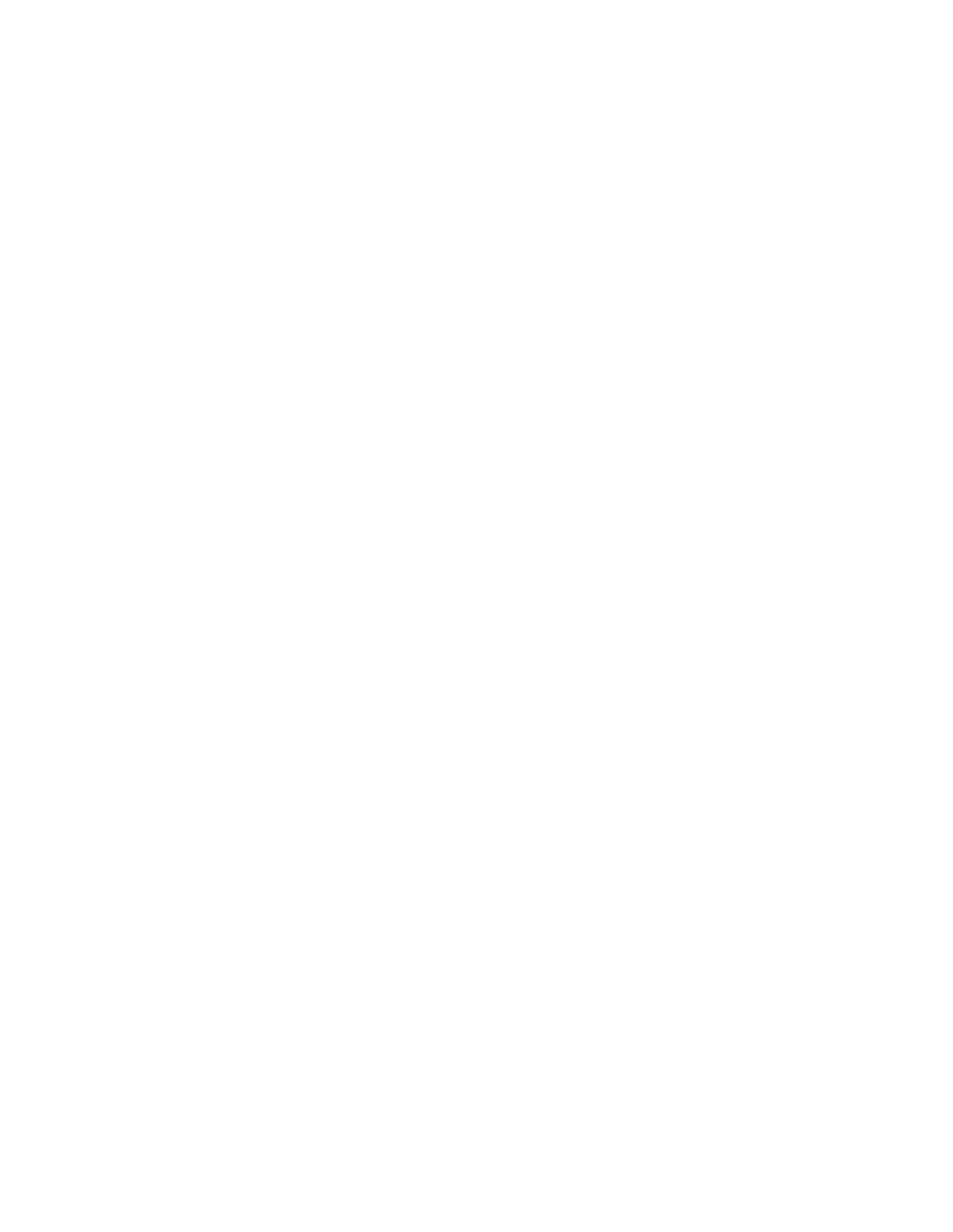





The aim of data compression is to reduce redundancy in stored or communicated data. This increases effective data density and speeds up data transfer rates. One possible method to compress any binary message is the following:

Replace any maximal sequence of *n* 1's with the binary version of *n* whenever it shortens the length of the message.

For example, the compressed form of the data **11111111**00100**111111111111111**0011 becomes **1000**00100**1111**0011. The original data is 32 bits long while the compressed data is only 17 bits long.

The drawback of this method is that sometimes the decompression process yields more than one result for the original message, making it impossible to obtain the original message. Write a program that determines if the original message can be obtained from the compressed data when the length of the original message (*L*), the number of 1's in the original message (*N*) and the compressed data are given. The original message will be no longer than 16 Kbytes and the compressed data will be no longer than 40 bits.

#### **Input**

The input file contains several test cases. Each test case has two lines. The first line contains *L* and *N* and the second line contains the compressed data.

The last case is followed by a line containing two zeroes.

### **Output**

For each test case, output a line containing the case number (starting with 1) and a message YES, NO or NOT UNIQUE. YES means that the original message can be obtained. NO means that the compressed data has been corrupted and the original message cannot be obtained. NOT UNIQUE means that more than one message could have been the original message. Follow the format shown in the sample output.

| <b>Sample Input</b> | <b>Output for the Sample Input</b> |
|---------------------|------------------------------------|
| 32 26               | Case #1: YES                       |
| 10000010011110011   | Case #2: NOT UNIQUE                |
| 97                  | Case $#3:NO$                       |
| 1010101             |                                    |
| 14 14               |                                    |
| 111111              |                                    |
| 0 <sub>0</sub>      |                                    |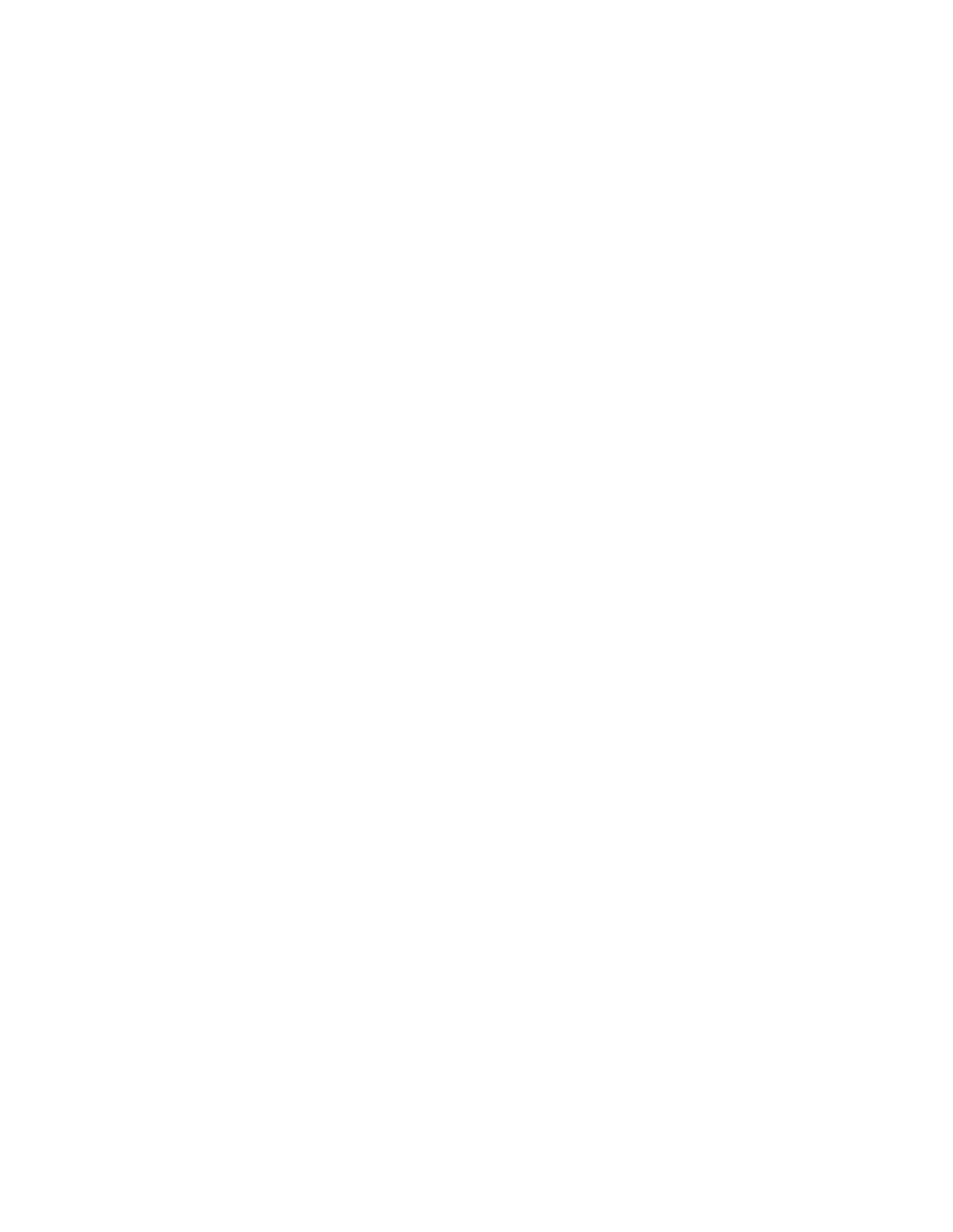



event **sponsor** 



# Problem F Building a Clock Input File: clock.in

In Old Town Square in the city of Prague, there is a beautiful Astronomical Clock, constructed in the year 1410. For centuries, the clockmaker's art consisted of using gears to connect a shaft, turning at a known rate, to other shafts until, by the proper combination of gears, two shafts could be made to turn at the correct rates to represent minutes and hours.

many shafts as you like, but each shaft may have a maximum of three solution must include two shafts, a minute shaft that turns clockwise You must write a program that, given an input shaft speed and a collection of gears, computes how the gears can be connected to create a clock with an hour hand and a minute hand. You may use as gears. All the gears on a shaft turn at the same rate. If a gear having *T1* teeth turning at a rate *R1* is engaged with another gear having *T2* teeth, the turning rate of the second gear is –*R1*(*T1*/*T2*). Your at the rate of one revolution per hour, and an hour shaft that turns



clockwise at the rate of one revolution per twelve hours. Your solution is not required to use all the available gears.

### **Input**

The input consists of several trials, each described by one line of input. Each input line begins with an integer N  $R$  (-3600  $\le R \le 3600$ ,  $R \ne 0$ ), the turning rate of the input shaft, which is the number of revolutions made by the shaft  $(3 \le N \le 6)$ , the number of gears available for building a clock. *N* is followed by another integer in 24 hours. (A positive number represents clockwise rotation, and a negative number represents counter-clockwise rotation.)  $R$  is followed by  $N$  gear descriptions. Each gear description is a pair: a one-character name that identifies the gear, followed by an integer  $T (6 \le T \le 120)$ , that is the number of teeth on the gear. The names and numbers on each input line are separated by spaces, as shown in the sample input.

The last trial is followed by a line containing a single zero.

# **Output**

For each trial, print a line containing the trial number, as shown in the sample output. If it is possible to construct a one for the minute hand and one for the hour hand. Otherwise, the line containing the trial number must end with the clock using the given set of gears, the line containing the trial number must be followed by two more output lines, words IS IMPOSSIBLE as shown in the sample output.

The line for the minute hand starts with Minutes: followed by a plan that shows how the input shaft is connected absence of a driven gear. The second character describing a shaft is the name of the driving gear—the gear on the which case the shaft is described by a single character which is the name of this gear. The last shaft in the plan is the by a sequence of gears to the minute shaft. The plan consists of a sequence of shafts, separated by hyphens. Each shaft is represented by one or two characters. The first character is the name of the driven gear—the gear on the shaft that is engaged with a gear on the previous shaft. For the input shaft, use an asterisk (\*) to represent the shaft that is engaged with a gear on the next shaft. The driven gear and the driving gear can be the same gear, in minute shaft, described by a single letter which is the name of its driven gear.

The line for the hour hand starts with Hours: followed by a plan for connecting the input shaft to the hour shaft. Use the same format as the minute plan.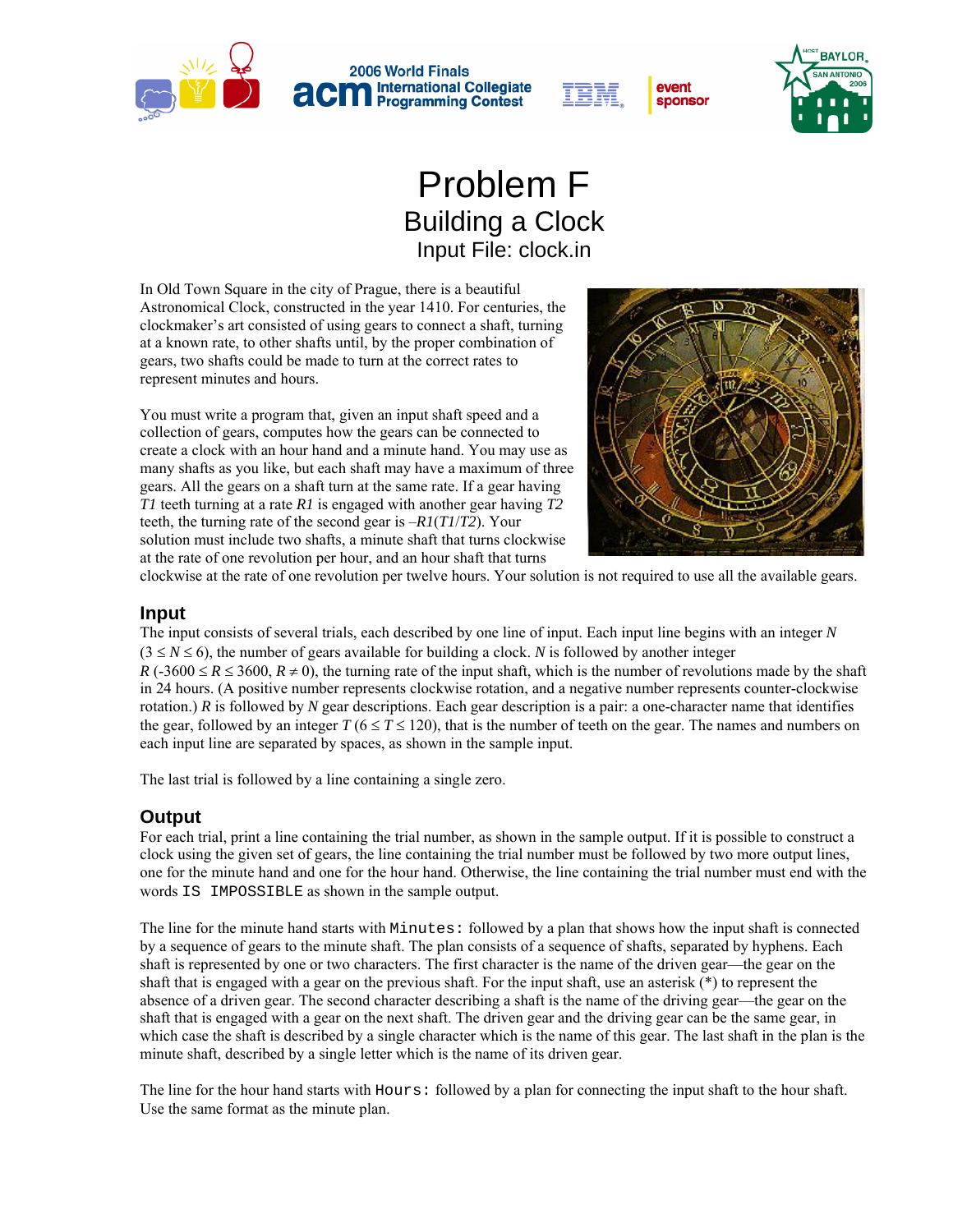Each gear may occur only once in the clock. The minute plan and the hour plan may have an initial part in common, however. A gear in a common initial part will occur both in the minute plan and the hour plan. For the same reason, represented as AB in the minute plan (if B is the driving gear in that plan) and as AC in the hour plan (if C is the a given shaft can be used in both the hour plan and the minute plan. If a shaft is used in both plans, it may or may not have the same description in both plans. For example, a shaft containing a single gear named A will be represented as A in both plans. On the other hand, a shaft containing three gears named A, B, and C might be driving gear in that plan).

The following lines represent valid output lines:

| Hours:          | $*A-BC-D$ | An input shaft having one gear, engaged with an intermediate shaft having two<br>gears, engaged with an hour shaft having one gear. |
|-----------------|-----------|-------------------------------------------------------------------------------------------------------------------------------------|
| Minutes: *A-B-C |           | An input shaft having one gear, engaged with an intermediate shaft having one<br>gear, engaged with a minute shaft having one gear. |
| Minutes: *      |           | A plan in which no gears are needed because the input shaft is turning at the<br>correct rate for the minute shaft.                 |

If there are multiple ways to build a clock using the given gears, print the solution that uses the minimum number of shafts. In case of a tie for the minimum number of shafts, print the solution that uses the minimum number of gears. In case of a tie for both the minimum numbers of shafts and gears, print the solution whose string description is alphabetically first. The string description of a solution is its minute plan, followed by its hour plan, concatenated together with asterisks and hyphens removed. For example, a solution in which the minute plan is \*A-B and the hour plan is \*A-BC-D-E has the string description ABABCDE.

Print one blank line between trials.

| <b>Sample Input</b>               |  |  |  |  |  |  | <b>Output for the Sample Input</b> |  |
|-----------------------------------|--|--|--|--|--|--|------------------------------------|--|
| 6 40 P 7 O 84 R 50 A 40 B 30 C 14 |  |  |  |  |  |  | Trial 1                            |  |
| 6 40 P 7 O 84 R 45 A 40 B 30 C 14 |  |  |  |  |  |  | Minutes: *B-A-R                    |  |
|                                   |  |  |  |  |  |  | Hours: *B-A-RP-C-O                 |  |
|                                   |  |  |  |  |  |  | Trial 2 IS IMPOSSIBLE              |  |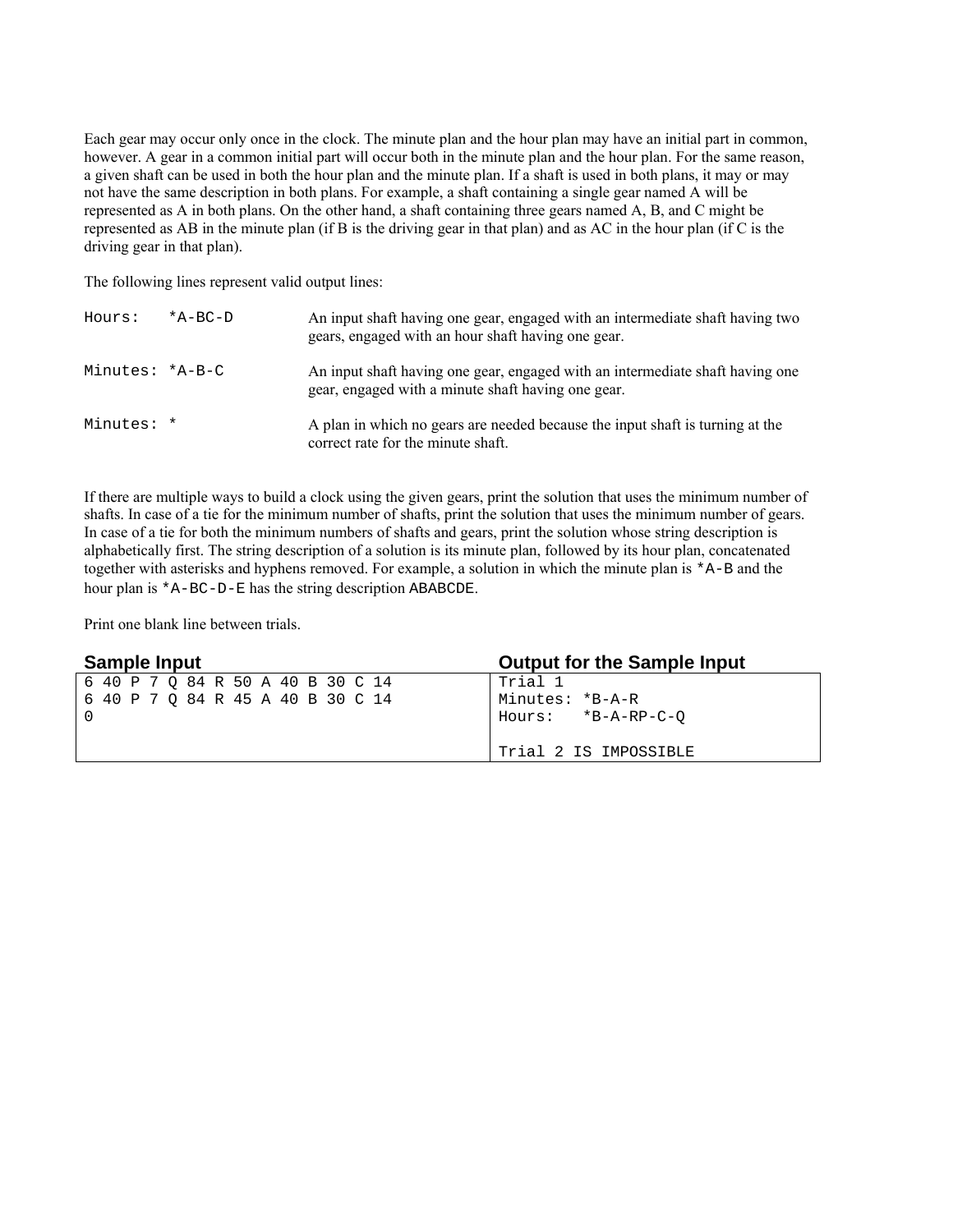



# Problem G Pilgrimage Input File: pilgrimage.in

Jack is making a long distance walk with some friends along the old pilgrim road from Vézelay to Santiago de Compostela. Jack administers money for the group. His administration is quite simple. Whenever an amount ( $\epsilon$  60, say) has to be paid for the common good he will pay it, and write in his booklet: PAY 60.

When needed, Jack will ask every member of the group, including himself, to pay an amount ( $\epsilon$  50, say) to the collective purse, and write in his booklet: COLLECT 50. If the group size is 7, he collects  $\epsilon$  350 in total.

Unfortunately some of the group members cannot participate in the full walk. So sometimes the group will grow, sometimes it will shrink. How does Jack handle these comings and goings of group members in terms of collective money? Suppose, for example, the group size is 7, and that Jack has  $\epsilon$  140 in cash, which is  $\epsilon$  20 for every group member. If two group members leave, each will receive  $\epsilon$  20, and Jack will write in his booklet: OUT 2. If under the same circumstances three new group members arrive, they will each have to pay  $\epsilon$  20, and Jack will write: IN 3.

In these cases the amount in cash could easily be divided, without fractions. As a strange coincidence, this happened during the whole trip. Jack never had to make calculations with fractional numbers of euros.

Near the end of the trip, Jack was joined by all his fellow travelers. Nobody was willing to miss the glorious finale of the trip. It was then that Jack tried to remember what the group size had been during each part of the trip. He could not remember.

Given a page of Jack's booklet, could you figure out the size of the group at the beginning of that page?

### **Input**

The input file contains several test cases. Each test case is a sequence of lines in Jack's booklet. The first line of each test case will give the number  $N(0 \le N \le 50)$  of lines to follow. The next *N* lines have the format: *<keyword> <num>,* where

 $\langle keyword \rangle = PAY$  | COLLECT | IN | OUT and *<num* > is a positive integer, with the following restrictions:

```
IN k  k \leq 20OUT k k \leq 20COLLECT k \leq 200PAY k \le 2000
```
The last case is followed by a line containing a single zero.

# **Output**

For each test case, print a single line describing the size of the group at the beginning of the part of the trip described in the test case. This line contains:

- The word IMPOSSIBLE, if the data are inconsistent.
- A single number giving the size of the group just prior to the sequence of lines in Jack's booklet, if this size is uniquely determined by the data.
- Several numbers, in increasing order, separated by spaces, giving the possible sizes of the group, in case the number of solutions is finite, but the solution is not unique.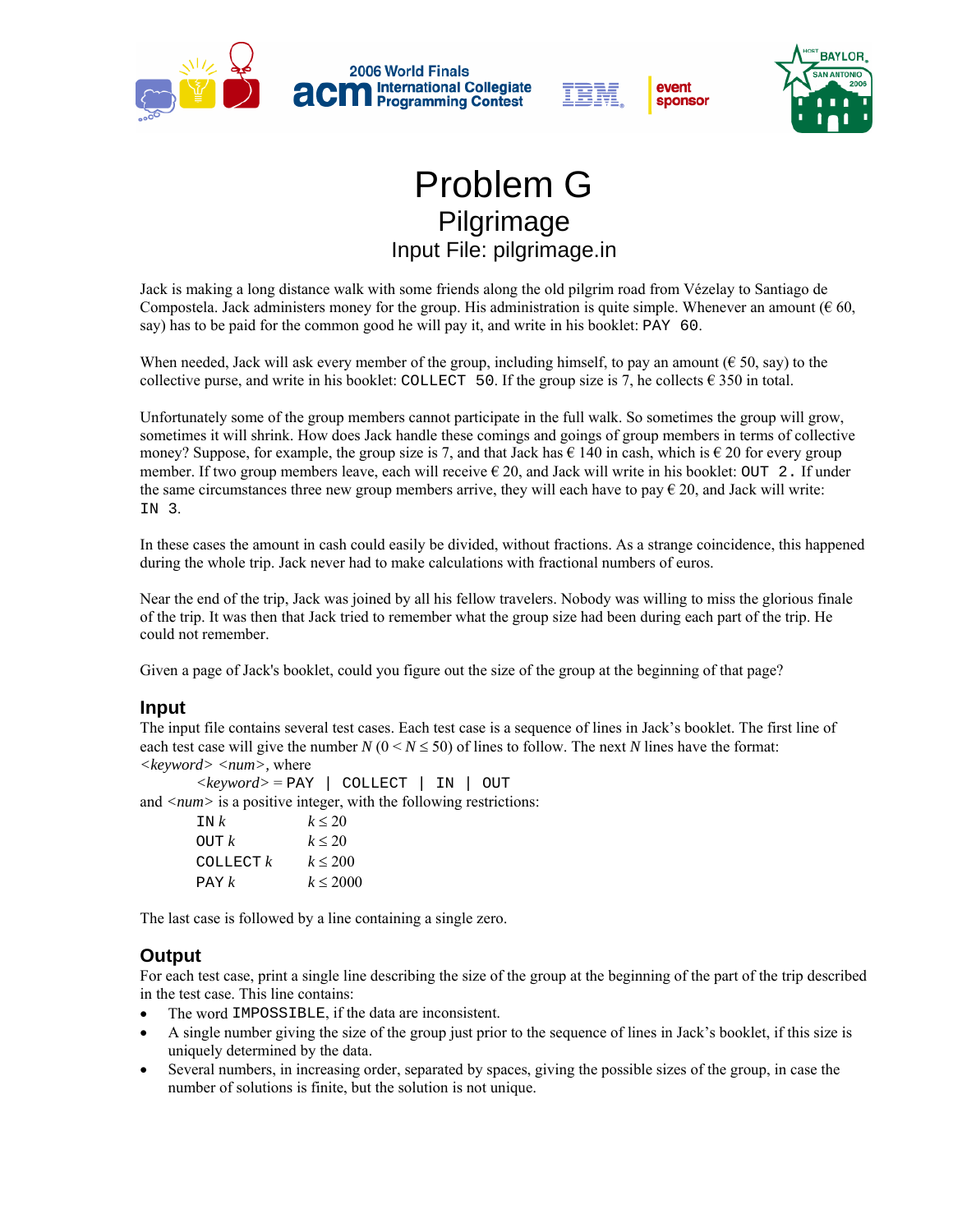• A statement in the format:  $\text{SIZE} > = N$ , giving a lower bound for the size of the group, in case the number of solutions is infinite. Observe that the inequality SIZE >= 1 always applies, since at least Jack himself did the whole trip.

| <b>Sample Input</b> | <b>Output for the Sample Input</b> |
|---------------------|------------------------------------|
| 5                   | IMPOSSIBLE                         |
| IN 1                | $\overline{2}$                     |
| PAY 7               | 3<br>7                             |
| IN 1                | $SIZE \ge 6$                       |
| PAY 7               |                                    |
| IN 1                |                                    |
| 7                   |                                    |
| IN 1                |                                    |
| COLLECT 20          |                                    |
| PAY 30              |                                    |
| PAY 12              |                                    |
| IN 2                |                                    |
| PAY 30              |                                    |
| OUT 3               |                                    |
| 3                   |                                    |
| IN 1                |                                    |
| PAY 8               |                                    |
| OUT 3               |                                    |
| 1                   |                                    |
| OUT 5               |                                    |
| 0                   |                                    |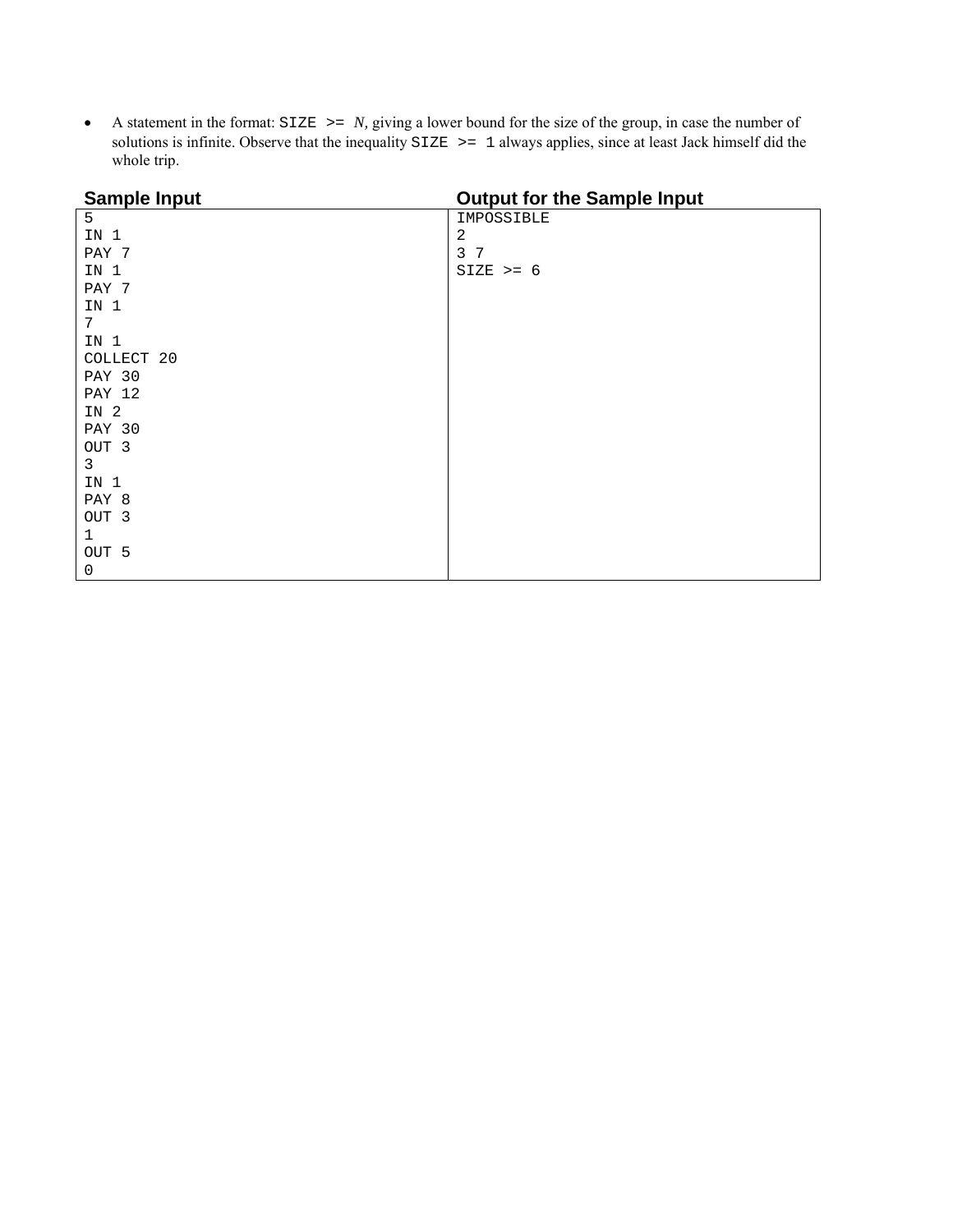

# Problem H **Pockets** Input File: pockets.in

Origami, or the art of paper folding, often makes use of "pockets" of paper, particularly in complicated models made from multiple pieces of paper where a tab on one piece of paper needs to fit into a pocket in another piece of paper. In this problem you must count pockets in a flat folded square of paper. A pocket is defined as any opening (lying between two surfaces of paper) that is accessible from the boundary of the folded piece of paper. Note that one accessible opening can account for several pockets since each open side contributes one pocket. Figure 1 shows an example. Observe that the "middle" opening (between the second and third layers of paper) contributes 3 to the total pocket count.



Figure 1: Pockets

Assume the paper is initially lying on a flat surface and is never completely lifted from the surface. All folds will be horizontal or vertical. Fold lines will fall only along equally-spaced crease lines, *N* in each direction. On the original unfolded square, creases and edges are numbered from top to bottom and from left to right as shown in Figure 2. Each fold reduces the boundary of the folded piece of paper to a smaller rectangle; the final fold results in a square one unit in each direction. Folds are described using a crease line and a direction. For instance, 2 U means to fold the bottom edge up using horizontal crease 2;  $1 \text{ L}$  means to fold the right edge to the left using crease 1. (See Figure 2.) After several folds, creases may be aligned (for instance, creases 1 and 3 in Figure 2). Either number may be used to specify a fold along that line (so, in Figure 2, 1 D and 3 D are equivalent instructions after the first fold). Pockets are to be counted for the boundary of the final one-unit square. Once a crease is made it cannot be undone. All creases go through every layer of paper from top to bottom; disregard paper thickness.



 $1 \quad 2 \quad 3$  Figure 2: The sequence 2 U, 1 L.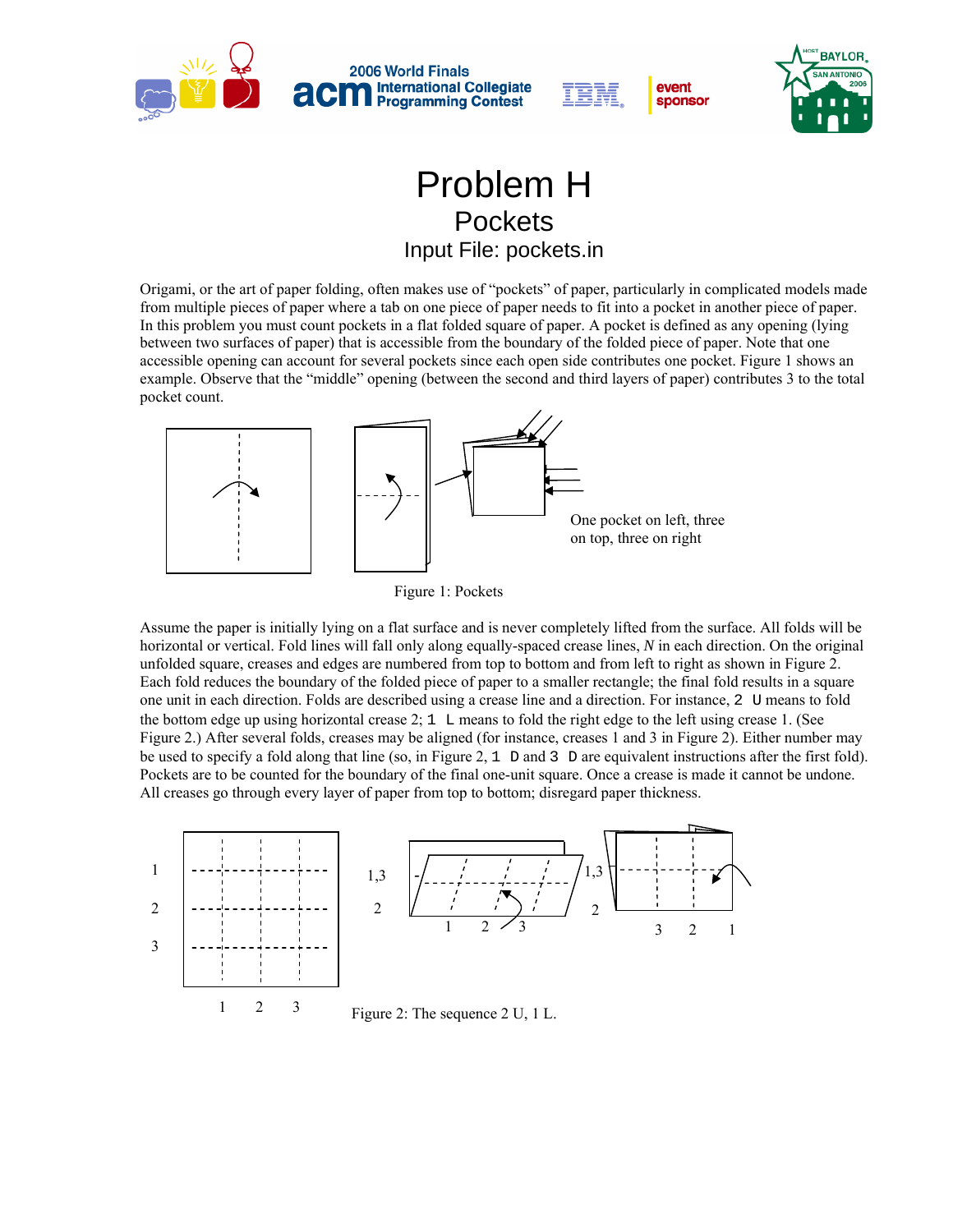# **Input**

Input is a sequence of test cases. Each test case begins with a line containing two integers, *N* and *K*. *N* is the number of horizontal crease lines (the same as the number of vertical crease lines) of the square. Creases are numbered 1, 2, ..., *N* from top to bottom and from left to right. *K* is the number of folds to be made. *N* and *K* are each less than or equal to 64.

Following *N* and *K* are *K* fold descriptions. Each fold description consists of an integer crease number *C* and a direction, either U, D, L, or R (for up, down, left or right) separated by whitespace. Whitespace also precedes and follows each fold description.

The final result for each test case will be a square one unit in size.

The final test case is followed by a line containing two zeroes.

# **Output**

For each input case, display the case number followed by the number of pockets in the final one-unit square. Use the format shown in the sample output.

### **Sample Input Community Community Community Contract Community Contract Community Contract Community Community Community Community Community Community Community Community Community Community Community Community Community C**

| $1\quad2$        | Case 1: 7 pockets  |
|------------------|--------------------|
| 1 R 1 U          | Case 2: 17 pockets |
| 3 5              |                    |
| 2 U 1 L          |                    |
| $\overline{3}$ D |                    |
| 3 R 2 L          |                    |
| $0\quad 0$       |                    |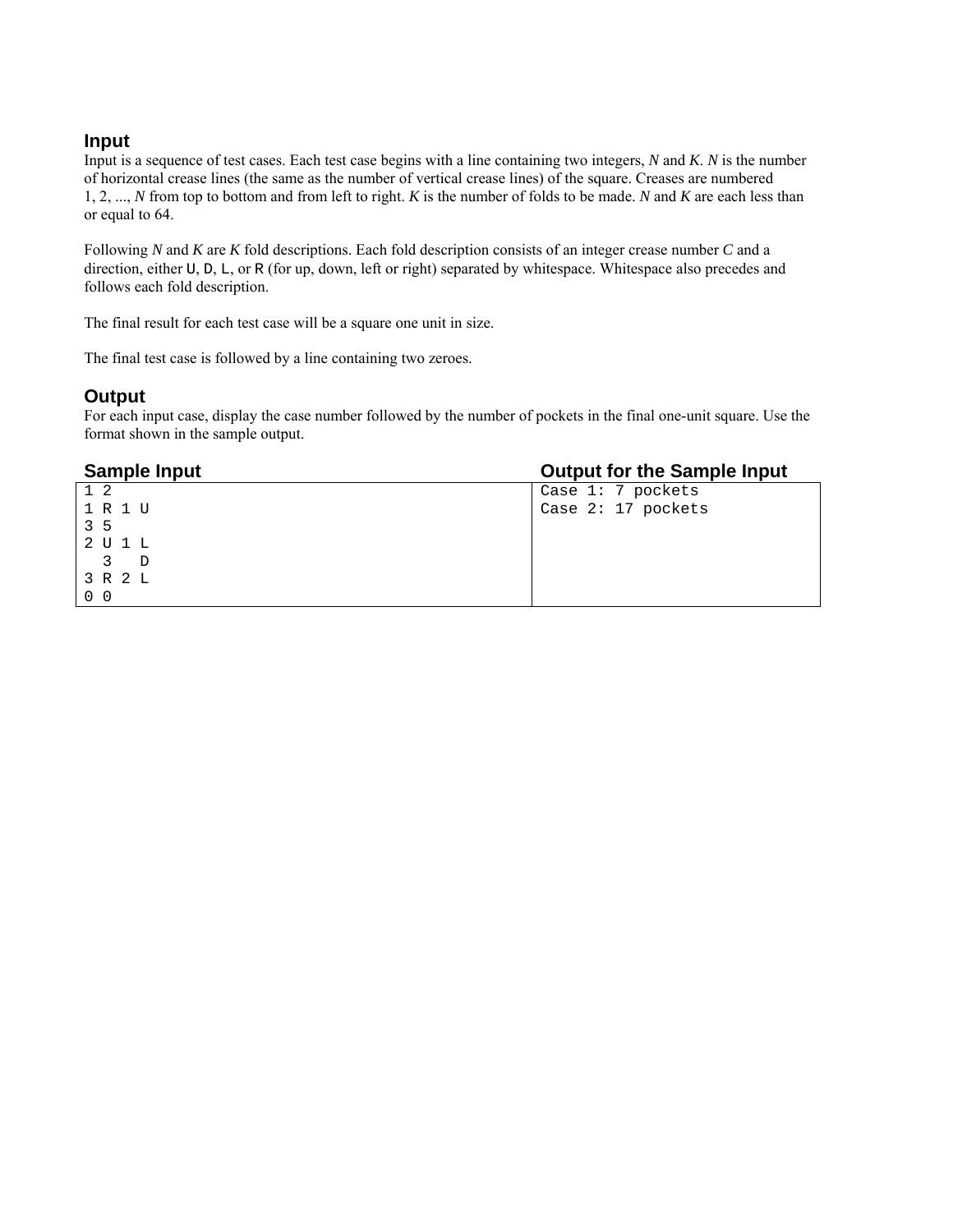

# Problem I Degrees of Separation Input File: relatives.in

In our increasingly interconnected world, it has been speculated that everyone on Earth is related to everyone else by no more than six degrees of separation. In this problem, you must write a program to find the maximum degree of separation for a network of people.

For any two people, the degree of separation is the minimum number of relationships that must be traversed to connect the two people. For a network, the maximum degree of separation is the largest degree of separation between any two people in the network. If there is a pair of people in the network who are not connected by a chain of relationships, the network is disconnected.

As shown below, a network can be described as a set of symmetric relationships each of which connects two people. A line represents a relationship between two people. Network A illustrates a network with 2 as the maximum degree of separation. Network B is disconnected.



### **Input**

The input consists of data sets that describe networks of people. For each data set, the first line has two integers: *P*  $(2 \le P \le 50)$ , the number of people in the network, and *R* ( $R \ge 1$ ), the number of network relationships. Following that first line are *R* relationships. Each relationship consists of two strings that are names of people in the network who are related. Names are unique and contain no blank spaces. Because a person may be related to more than one other person, a name may appear multiple times in a data set.

The final test case is followed by a line containing two zeroes.

### **Output**

For each network, display the network number followed by the maximum degree of separation. If the network is disconnected, display DISCONNECTED. Display a blank line after the output for each network. Use the format illustrated in the sample output.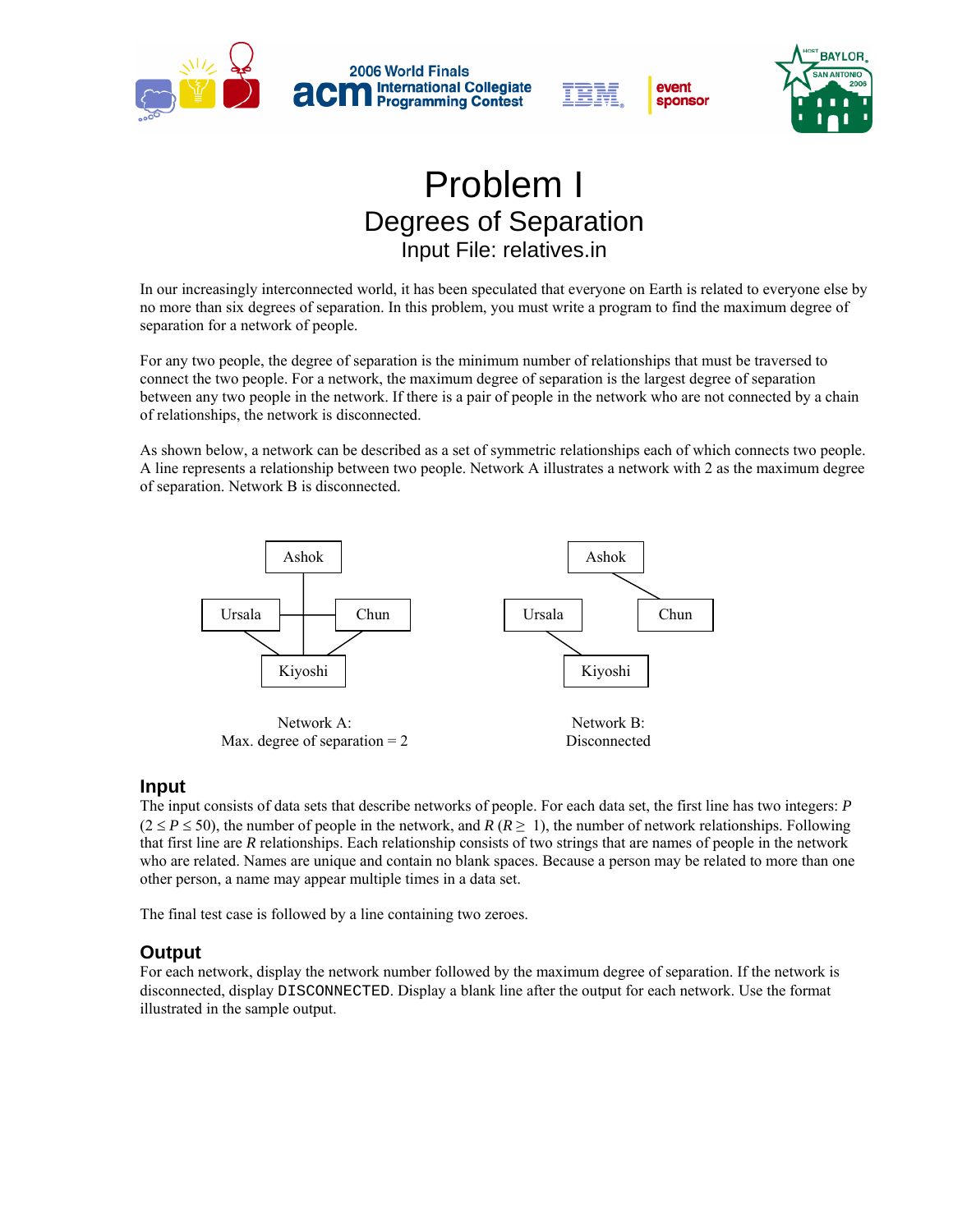| <b>Sample Input</b>                             | <b>Output for the Sample Input</b> |
|-------------------------------------------------|------------------------------------|
| $4 \quad 4$                                     | Network 1: 2                       |
| Ursala Chun<br>Ursala Kiyoshi<br>Ashok Kiyoshi  |                                    |
| Kiyoshi Chun                                    | Network 2: DISCONNECTED            |
| $4\quad 2$                                      |                                    |
| Ashok Chun<br>Ursala Kiyoshi                    | Network 3: DISCONNECTED            |
| 65                                              |                                    |
| Bubba<br>Ashok Kiyoshi Ursala<br>Chun<br>Cooter |                                    |
| Ursala Kiyoshi Kiyoshi Chun                     |                                    |
| $0\quad 0$                                      |                                    |
|                                                 |                                    |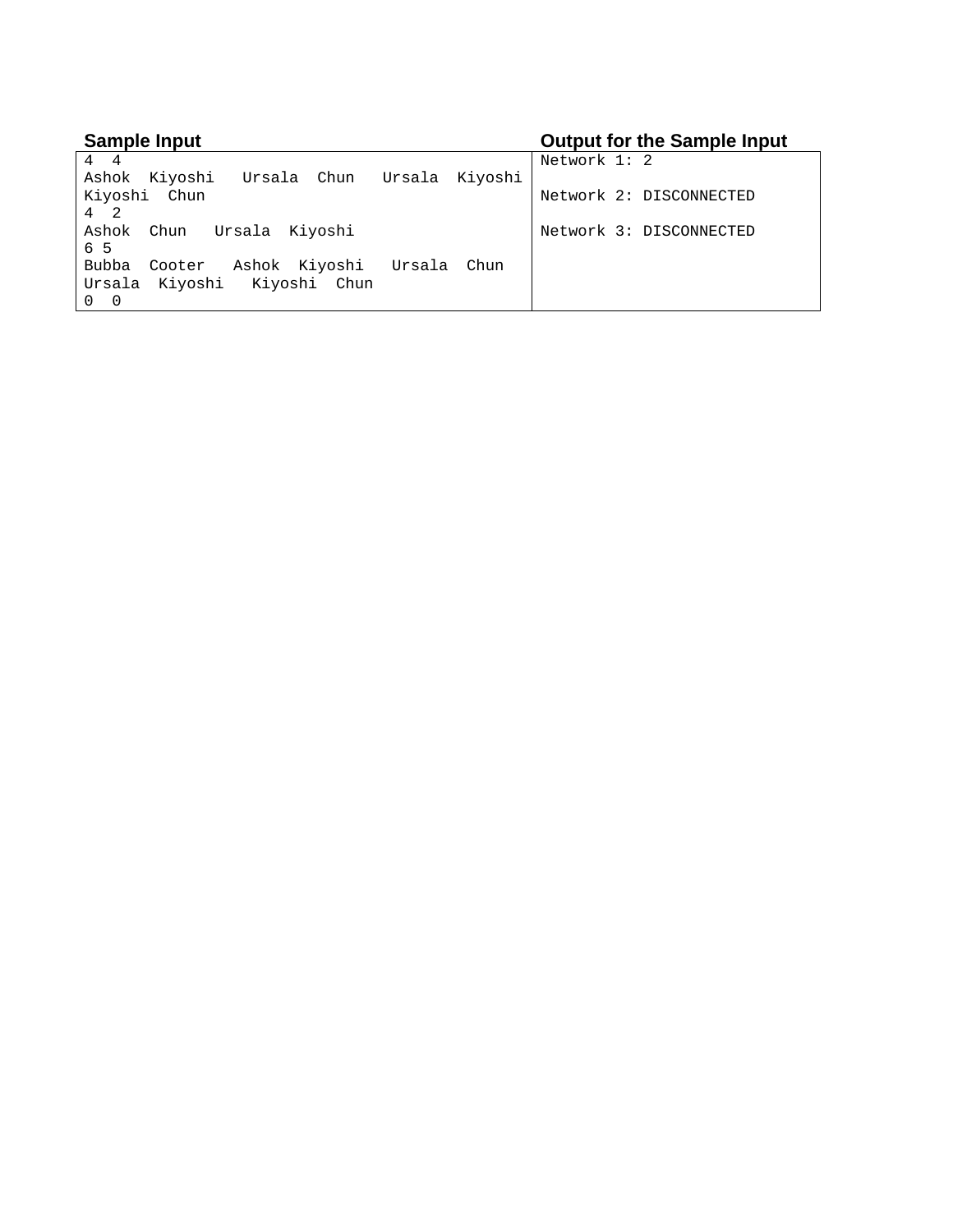

# Problem J Routing Input: routing.in

As more and more transactions between companies and people are being carried out electronically over the Internet, secure communications have become an important concern. The Internet Cryptographic Protocol Company (ICPC) specializes in secure business-to-business transactions carried out over a network. The system developed by ICPC is peculiar in the way it is deployed in the network.

A network like the Internet can be modeled as a directed graph: nodes represent machines or routers, and edges correspond to direct connections, where data can be transmitted along the direction of an edge. For two nodes to communicate, they have to transmit their data along directed paths from the first node to the second, and from the second node to the first.



To perform a secure transaction, ICPC's system requires the installation of their software not only on the two endnodes that want to communicate, but also on all intermediate nodes on the two paths connecting the end-nodes. Since ICPC charges customers according to how many copies of their software have to be installed, it would be interesting to have a program that for any network and end-node pair finds the cheapest way to connect the nodes.